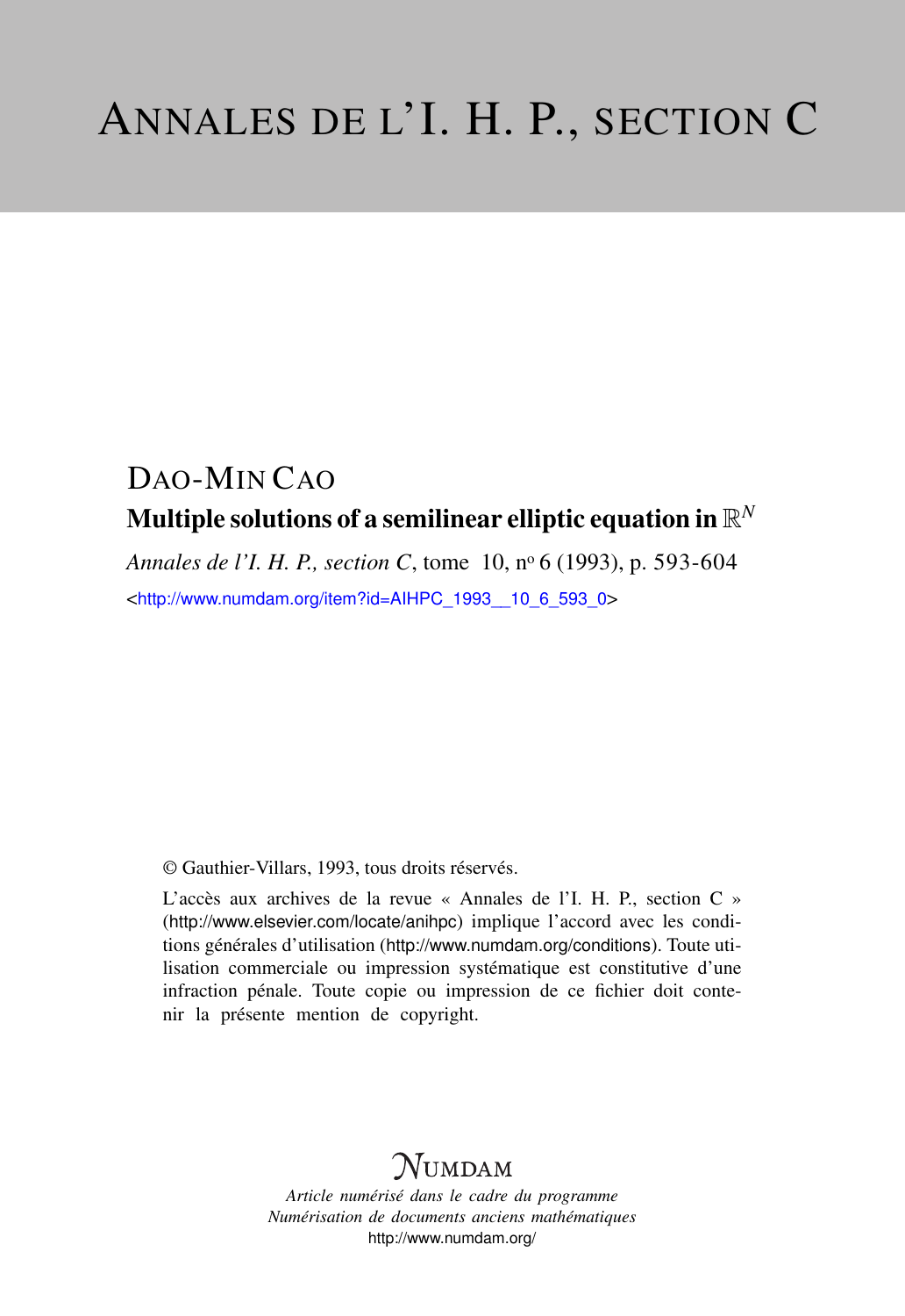# Multiple solutions of a semilinear elliptic equation in  $\mathbb{R}^N$

by

#### Dao-Min CAO

Wuhan Institute of Mathematical Sciences, Academia Sinica, P.O. Box 71007, Wuhan 430071, P. R. China

ABSTRACT.  $-$  In this paper, we are concerned with the existence of multiple solutions of

$$
-\Delta u + u = \lambda b(x) |u|^{p-1} u + c(x) |u|^{q-1} u
$$
  
where  $1 < p, q < \frac{N+2}{N-2}$  if  $N \ge 3, 1 < p, q < +\infty$  if  $N = 2, \lambda > 0$ .

We obtain the existence of multiple solutions by using concentrationscompactness method and dual variational principle to establish the corresponding existence of critical points.

Key words : Semilinear elliptic equations, variation, critical point, concentration-compact ness.

RESUME. - Nous obtenons dans cet article un résultat d'existence et de multiplicite de solutions de

 $-\Delta u + u = \lambda b(x) |u|^{p-1} u + c(x) |u|^{q-1} u$ où  $1 < p$ ,  $q < \frac{N+2}{N-2}$ ,  $N \ge 3$ ,  $1 < p$ ,  $q < +\infty$  si  $N = 2$ ,  $\lambda > 0$ .

A.M.S. Classification: 35 B 05, 35 J 60.

Annales de I'Institut Henri Poincaré - Analyse non linéaire - 0294-1449 Vol. 10/93/06/\$4.00/6 Gauthier-Villars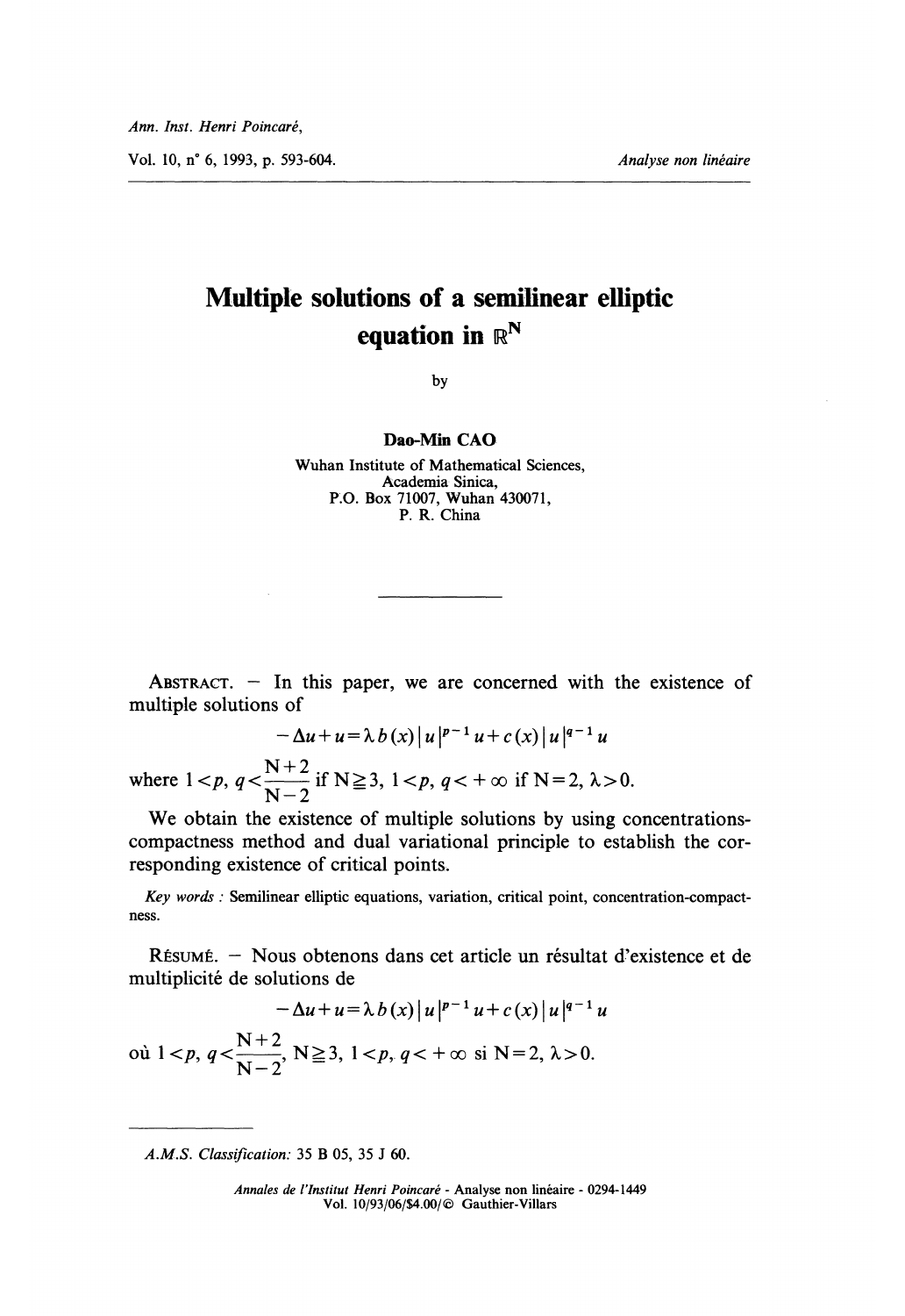Ces résultats sont prouvés à l'aide de la méthode de concentrationcompacite et de principes variationnels duaux pour obtenir l'existence des points critiques correspondants.

### 1. INTRODUCTION

We consider the existence of multiple solutions of the following semilinear elliptic equation

(1.1) 
$$
\begin{cases} -\Delta u + u = \lambda b(x) |u|^{p-1} u + c(x) |u|^{q-1} u & \text{in } \mathbb{R}^N \\ u \in H^1(\mathbb{R}^N) \end{cases}
$$

where  $1 < p$ ,  $q < \frac{N+2}{N-2}$  if  $N \ge 3$ ,  $1 < p$ ,  $q < +\infty$  if  $N = 2$ ,  $\lambda > 0$  is a real number,  $b(x)$  and  $c(x)$  satisfy

(1.2) 
$$
\begin{cases} b(x) \in C(\mathbb{R}^{N}), & b(x) \ge 0 \text{ in } \mathbb{R}^{N}, \\ b(x) \longrightarrow b_{\infty} > 0, \\ c(x) \in C(\mathbb{R}^{N}), & c(x) \ge 0 \text{ in } \mathbb{R}^{N}, \end{cases}
$$

(1.3) 
$$
\begin{cases} c(x) \in C(\mathbb{R}^{N}), & c(x) \geq 0 \text{ in } \mathbb{R}^{N} \\ c(x) \longrightarrow 0. & \vert x \vert \to \infty \end{cases}
$$

Existence of nontrivial solutions (positive solutions, for example) concerning (1.1) has been extensively studied even for more general nonlinearity-see, for instance, W. Strauss  $[12]$ , H. Berestycki and P. L. Lions [4], W. Y. Ding and W. M. Ni [5], P. L. Lions [9], [10], A. Bahri and P. L. Lions [2] and the references therein. For the multiplicity of solutions we refer to H. Berestycki and P. L. Lions [4], X. P. Zhu [13] and Y. Y. Li [8].

It is known to some extent that the equation

(1.4) 
$$
-\Delta u + u = c(x) |u|^{q-1} u \text{ in } \mathbb{R}^N
$$

may have infinitely many solutions because  $(1.3)$  ensures that the corresponding variational functional

(1.5) 
$$
\mathbf{I}^*(u) = \frac{1}{2} \int |\nabla u|^2 + u^2 - \frac{1}{q+1} \int c(x) |u|^{q+1}
$$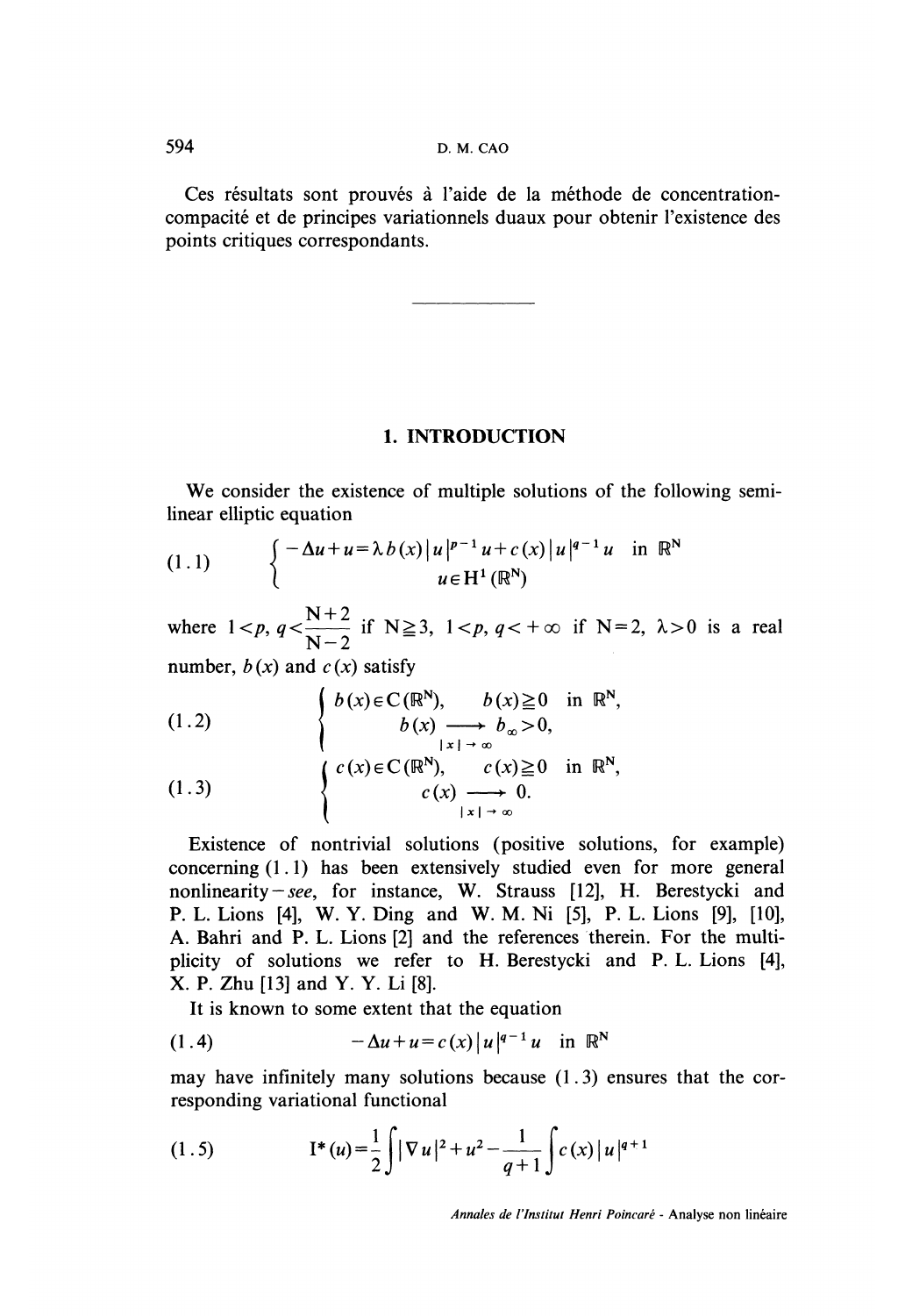satisfies the (PS) (Palais-Smale) condition and the dual variational principle of A. Ambrosetti and P. Rabinowitz [1] may be applied. When  $\lambda$  is small,  $(1.1)$  can be taken as a small perturbation of  $(1.4)$  and thus it seems reasonable to hope that (1.1) has more and more solutions as  $\lambda$ tends to 0.

As mentioned in P. L. Lions ([9], [10]) that the variational functional corresponding to  $(1.1)$  defined by

$$
(1.6) \qquad I_{\lambda}(u) = \frac{1}{2} \int |\nabla u|^2 + u^2 - \frac{\lambda}{p+1} \int b(x) |u|^{p+1} - \frac{1}{q+1} \int c(x) |u|^{q+1}
$$

fails to satisfy the (PS) condition because of the lack of compactness of the Sobolev embedding  $H^1(\mathbb{R}^N) \subseteq L^2(\mathbb{R}^N)$ .

Such a failure creates difficulties for the application of standard variational techniques. In section 2, arguing as P. L. Lions [10], we show by using the concentration-compactness principle that  $I_1(u)$  satisfies (PS). condition if c belongs to an interval depending on  $\lambda$  which becomes large as  $\lambda$  tends to 0. In section 3, using a variant of the dual variational principle (dealing with unbounded even functionals) of A. Ambrosetti and P. Rabinowitz [1] we obtain the existence of multiple solutions by establishing the corresponding existence of critical points of  $I_1(u)$  with critical values in the interval in which  $I_1(u)$  satisfies (PS), condition.

We conclude this introduction by remarking that some more general nonlinearities can be considered and similar existence results can be obtained by the arguments in this paper.

## 2. EXISTENCE OF A POSITIVE SOLUTION

In this section, we are concerned with the existence of a positive solution of  $(1, 1)$ . As preparations and for the discussion of next section, we first give some notations, definitions and auxiliary results.

Define

(2.1) 
$$
M_{\lambda} = \{u \in H^{1}(\mathbb{R}^{N}) | u \neq 0, I'_{\lambda}(u) u = 0 \}
$$

(2.2) 
$$
M_{\lambda}^{\infty} = \{u \in H^{1}(\mathbb{R}^{N}) | u \neq 0, I_{\lambda}^{\infty}(u) u = 0 \}
$$

where  $I_1(u)$  is defined by (1.6),  $I_{\lambda}^{\infty}(u)$  is defined by

(2.3) 
$$
\mathcal{I}_{\lambda}^{\infty}(u) = \frac{1}{2} \int |\nabla u|^2 + u^2 - \frac{\lambda}{p+1} \int b_{\infty} |u|^{p+1}
$$

Let

$$
\mathbf{I}_{\lambda} = \inf \{ \mathbf{I}_{\lambda}(u) \mid u \in \mathbf{M}_{\lambda} \}
$$

 $I_{\lambda}^{\infty}$  = inf {  $I_{\lambda}^{\infty} (u) | u \in M_{\lambda}^{\infty}$  }  $(2.5)$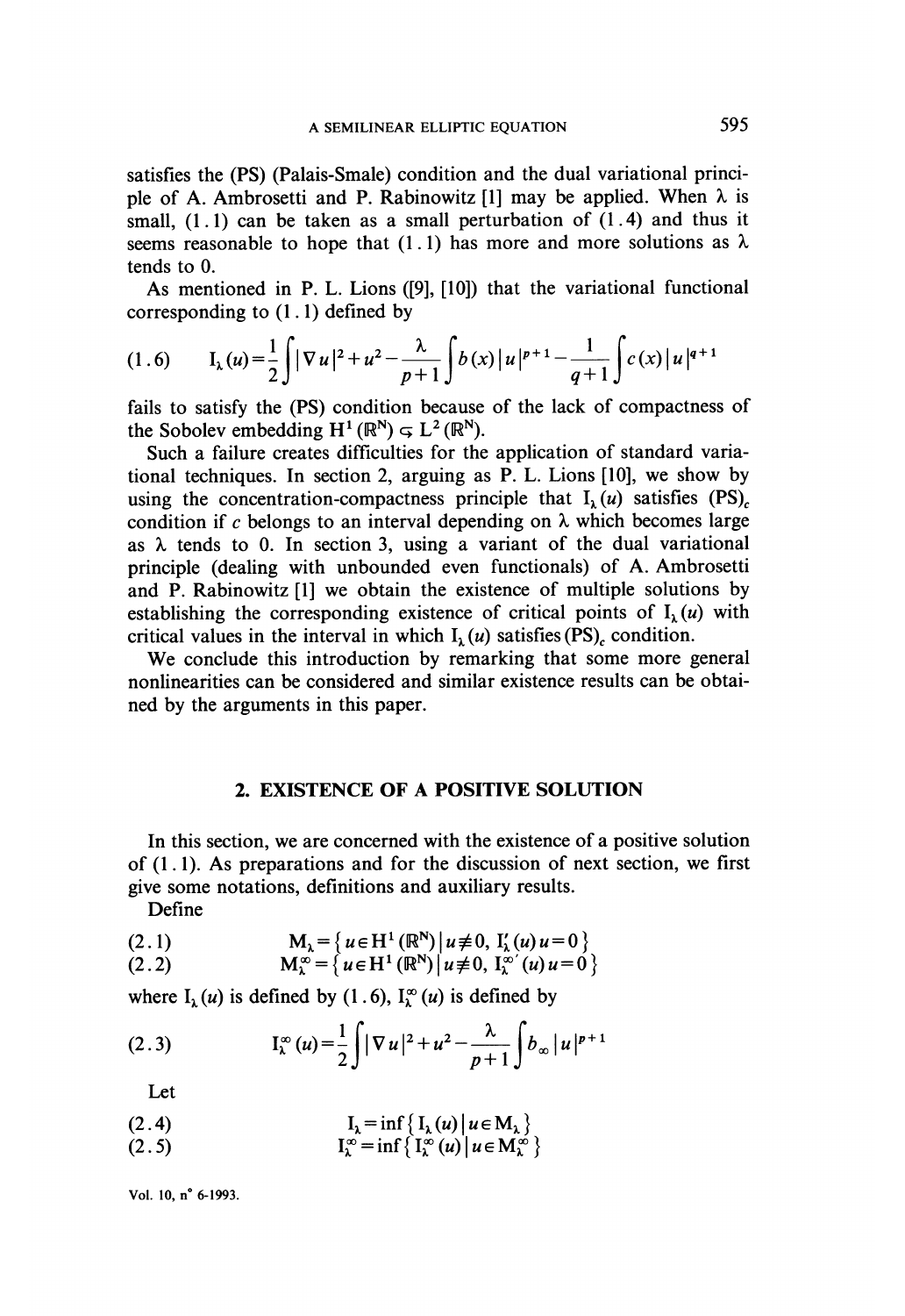596 D. M. CAO

$$
(2.6) \quad I^* = \begin{cases} \n+ \infty & \text{if } c(x) \equiv 0 \quad \text{in } \mathbb{R}^N \\ \n\inf \{ I^*(u) \mid u \in H^1(\mathbb{R}^N) \diagdown\{0\}, I^{*(u)}(u) = 0 \} \n\end{cases} \quad \text{if } c(x) \not\equiv 0
$$

(2.7) 
$$
S = \inf_{u \in H^{1}(\mathbb{R}^{N}) \setminus \{0\}} \frac{\int |\nabla u|^{2} + u^{2}}{\left(\int |u|^{p+1}\right)^{2/(p+1)}}.
$$

We have

PROPOSITION 2.1. - For each  $\lambda > 0$ ,  $I_{\lambda} \leq I^*$ .

*Proof.* - If  $c(x) \equiv 0$ , then  $I^* = +\infty$ , thus  $I_{\lambda} \leq I^*$ . In what follows, we assume  $c(x) \neq 0$ .

Suppose  $u \in H^1(\mathbb{R}^N)$ ,  $u \neq 0$  such that

(2.8) 
$$
\int |\nabla u|^2 + u^2 = \int c(x) |u|^{q+1}.
$$

Let  $v = \overline{\sigma} u$  such that  $v \in M_{\lambda}$ , *i. e.*,

(2.9) 
$$
\int |\nabla u|^2 + u^2 = \bar{\sigma}^{p-1} \int \lambda b(x) |u|^{p+1} + \bar{\sigma}^{q-1} \int c(x) |u|^{q+1}
$$

Comparing (2.8) and (2.9) we deduce that such  $\bar{\sigma}$  exists and  $\bar{\sigma} \in (0, 1)$ .

Letting 
$$
h(\sigma) = \frac{1}{2} \int |\nabla u|^2 + u^2 - \frac{1}{q+1} \int c(x) |u|^{q+1}
$$
, we have  
\n
$$
h'(\sigma) = \sigma \left( \int |\nabla u|^2 + u^2 - \sigma^{q-1} \int c(x) |u|^{q+1} \right) > 0 \quad \text{for } \sigma \in (0, 1).
$$
\n(2.10) 
$$
I_{\lambda}(v) = \frac{\sigma^2}{2} \int |\nabla u|^2 + u^2 - \frac{\sigma^{p+1}}{p+1} \int \lambda b(x) |u|^{p+1} - \frac{\sigma^{q+1}}{q+1} \int c(x) |u|^{q+1} - \frac{\sigma^{q+1}}{q+1} \int c(x) |u|^{q+1} - \frac{\sigma^{q+1}}{q+1} \int c(x) |u|^{q+1} - \frac{1}{q+1} \int c(x) |u|^{q+1} = I^*(u)
$$

Thus  $I_{\lambda} \leq I^*$  and we have proved Proposition 2.1.

PROPOSITION 2.2. - We have

(2.11) 
$$
I_{\lambda}^{\infty} = \frac{p-1}{2(p+1)} S^{(p+1)/(p-1)} (\lambda b_{\infty})^{-(2/(p-1))}.
$$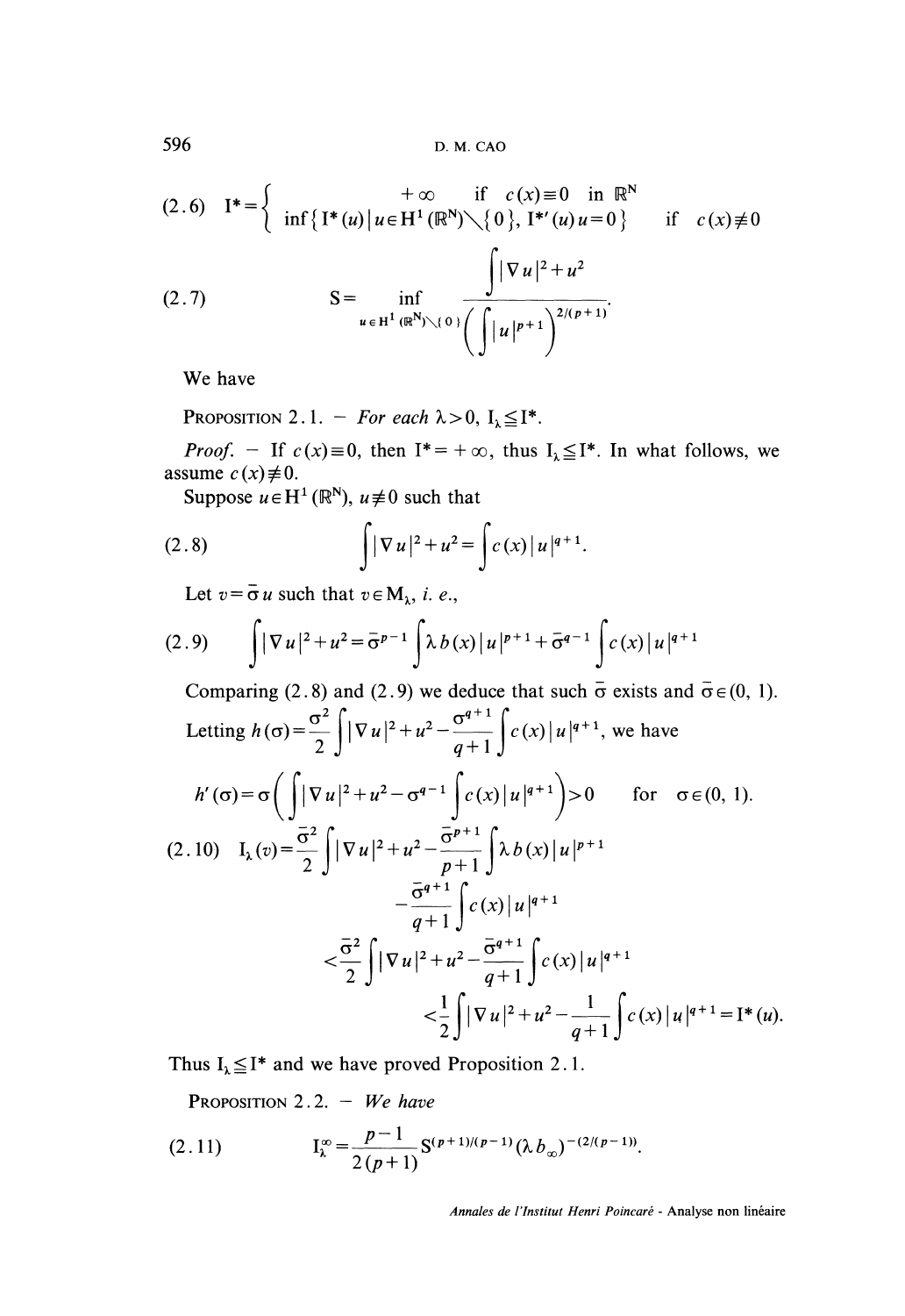*Proof.*  $-$  We can easily find that

(2.12) 
$$
S = \inf \left\{ \int |\nabla u|^2 + u^2 | u \in H^1(\mathbb{R}^N), \int |u|^{p+1} = 1 \right\}
$$

which has a positive minimum  $\bar{u} \in H^1(\mathbb{R}^N) \cap C^2(\mathbb{R}^N)$  satisfying

(2.13) 
$$
-\Delta u + u = S |u|^{p-1} u \text{ in } \mathbb{R}^N
$$

(see W. Strauss [12], P. L. Lions ([9], [10]) for examples). By Gidas, Ni and Nirenberg [7] we may assume  $\overline{u}$  is radial.

On the other hand, there exists a positive radial function  $\tilde{u} \in H^1(\mathbb{R}^N) \cap C^2(\mathbb{R}^N)$  achieving  $I_1^{\infty}$  such that  $\tilde{u}$  satisfying

$$
(2.14) \t-\Delta u + u = \lambda b_{\infty} |u|^{p-1} u \quad \text{in} \quad \mathbb{R}^n
$$

(see also W. Strauss [12], P. L. Lions ([9], [10]) for examples).

Let  $\tilde{u} = \left(\frac{S}{\lambda b_m}\right)^{1/(p-1)}$  v, then  $v > 0$  in  $\mathbb{R}^N$  and solves (2.13). By the

uniqueness of radial positive solution due to M. K. Kwong [11] we deduce  $v \equiv \overline{u}$  and thus

$$
I_{\lambda}^{\infty} = I_{\lambda}^{\infty}(\tilde{u}) = \frac{p-1}{2(p+1)} \int |\nabla \tilde{u}|^2 + \tilde{u}^2 = \frac{p-1}{2(p+1)} S^{(p+1)/(p-1)} (\lambda b_{\infty})^{-(2/(p-1))}
$$

proving Proposition 2. 2.

LEMMA 2.3. -  $I_1(u)$  satisfies (PS)<sub>c</sub> condition if

$$
(2.15) \t\t\t c \in (-\infty, I_{\lambda}^{\infty}).
$$

*Proof.* - Suppose 
$$
\{u_n\}
$$
  $\subset$   $H^1(\mathbb{R}^N)$  such that

$$
(2.16) \t\t\t I_{\lambda}(u_{n}) \to c \in (-\infty, I_{\lambda}^{\infty})
$$

$$
(2.17) \tI'_{\lambda}(u_n) \to 0 \t in H^1(\mathbb{R}^N)
$$

It is easy to deduce from (2.16) and (2.17) that  $\{u_n\}$  is bounded in  $H^1(\mathbb{R}^N)$ . By choosing subsequence if necessary we assume

(2.18) 
$$
u_0 \rightarrow u_0
$$
 weakly in H<sup>1</sup> (R<sup>N</sup>).

By the method of concentration-compactness, as in A. Bahri and P. L. Lions [2], P. L. Lions [10], V. Benci and G..Cerami [3] we deduce that there exist a nonnegative integer  $k$ ,  $\{x_n^i\}$  ( $1 \le i \le k$ ) in  $\mathbb{R}^N$ , solutions  $\overline{u_i} \in H^1(\mathbb{R}^N)$  ( $1 \le i \le k$ ) of (2.14) such that (extracting subsequence if necessary)

(2.19) 
$$
\left\| u_n - u_0 - \sum_{i=1}^k \overline{u}_i (x - x_n^i) \right\| \to 0
$$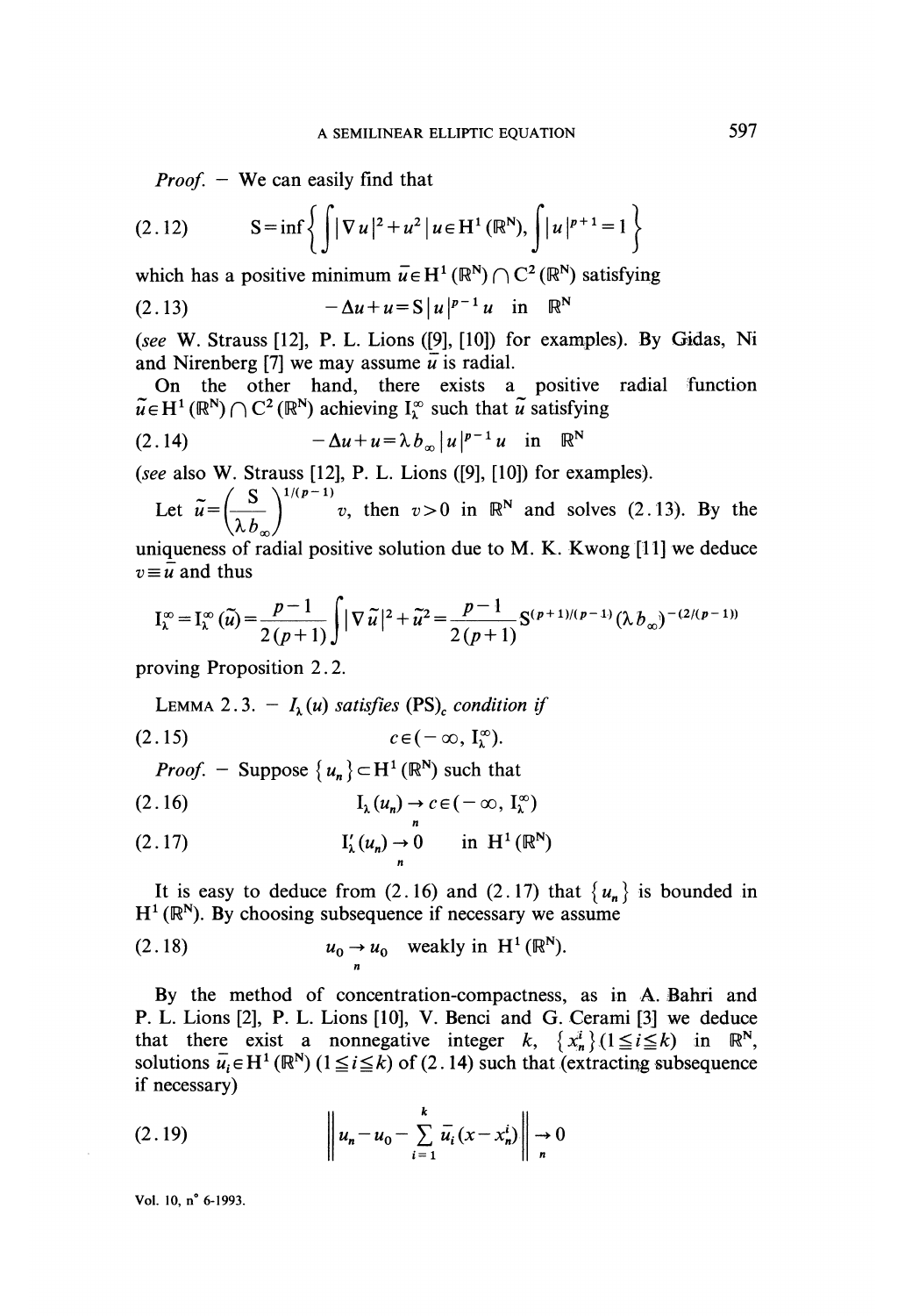(2.20) 
$$
c = I_{\lambda}(u_0) + \sum_{i=1}^{n} I_{\lambda}^{\infty}(\bar{u}_i).
$$

ince  $I_{\lambda}^{\infty} (\bar{u}_i) = \frac{p-1}{2(p+1)} \int |\nabla \bar{u}_i|^2 + \bar{u}_i^2 \ge 0$  for  $i = 1, \ldots, k$  if for some  $i$ ,<br> $I_{\lambda} \ge 0$ . Thus  $\bar{u}_i \equiv 0$  $\vec{u}_i \neq 0$ , then  $I_{\lambda}^{\infty} (\vec{u}_i) \geq I_{\lambda}^{\infty}$  which implies  $c \geq I_{\lambda}^{\infty}$  because  $I_{\lambda}(u_0) \geq 0$ . Thus  $\vec{u}_i \equiv 0$ 

for  $1 \le i \le k$ . Hence  $u_n$  converges to  $u_0$  strongly and therefore Lemma 2.3<br>has been proved.

s been proved.<br>We are now going to use the preceding result to obtain the existence of a positive solution.

THEOREM 2.4. – Suppose 
$$
I_{\lambda} < I_{\lambda}^{\infty}
$$
. Then (1.1) has a positive solution.

**Proof.** - By Ekeland's variational principle [6] and the definition of  $I_{\lambda}$ ,  $P_{\lambda}$ **Proof.** - By Exerand's variational posterior  $\{u_n\}$  such that  $\{u_n\} \subset M_\lambda$ 

$$
\mathcal{I}_{\lambda}(u_n) \to \mathcal{I}_{\lambda}
$$
\n
$$
(2.21)
$$

$$
(2.22) \t\t\t I'_{\lambda|M_{\lambda}}(u_n) \to 0 \t in H^{-1}(\mathbb{R}^N).
$$

(2.23) 
$$
I'_{\lambda}(u_{n}) \to 0 \text{ in } H^{-1}(\mathbb{R}^{N}).
$$

Indeed, from (2.21),  $u_n \in M_\lambda$ , using Sobolev inequality we can find C<sub>1</sub>,  $C_2 > 0$  such that

(2.24) 
$$
C_1 < \int |\nabla u_n|^2 + u_n^2 < C_2 \text{ for all } n = 1, 2, ...
$$

Letting 
$$
J_{\lambda}(u) = \int |\nabla u|^2 + u^2 - \int \lambda b(x) |u|^{p+1} - \int c(x) |u|^{q-2}, \text{ we have}
$$
  
(2.25) 
$$
M_{\lambda} = \{u \in H^1(\mathbb{R}^N) \setminus \{0\} | J_{\lambda}(u) = 0 \}.
$$

rhus

(2.26) 
$$
I'_{\lambda}(u_{n}) = I'_{\lambda|M_{\lambda}}(u_{n}) - \theta_{n} J'_{\lambda}(u_{n})
$$

for some  $\theta_n \in \mathbb{R}$ .

Since  $u_n \in M_\lambda$ , we have from (2.26)

(2.27) 
$$
I'_{\lambda | M_{\lambda}}(u_n) u_n - \theta_n J'_{\lambda}(u_n) u_n = I'_{\lambda}(u_n) u_n = 0
$$

$$
(2.28) \quad J'_{\lambda}(u_n) u_n = 2 \int |\nabla u_n|^2 + u_n^2 - (p+1) \int \lambda b(x) |u_n|^{p+1}
$$

$$
- (q+1) \int c(x) |u|^{q+1}
$$

$$
= -(p-1) \int \lambda b(x) |u_n|^{p+1} - (q-1) \int c(x) |u_n|^{q+1}.
$$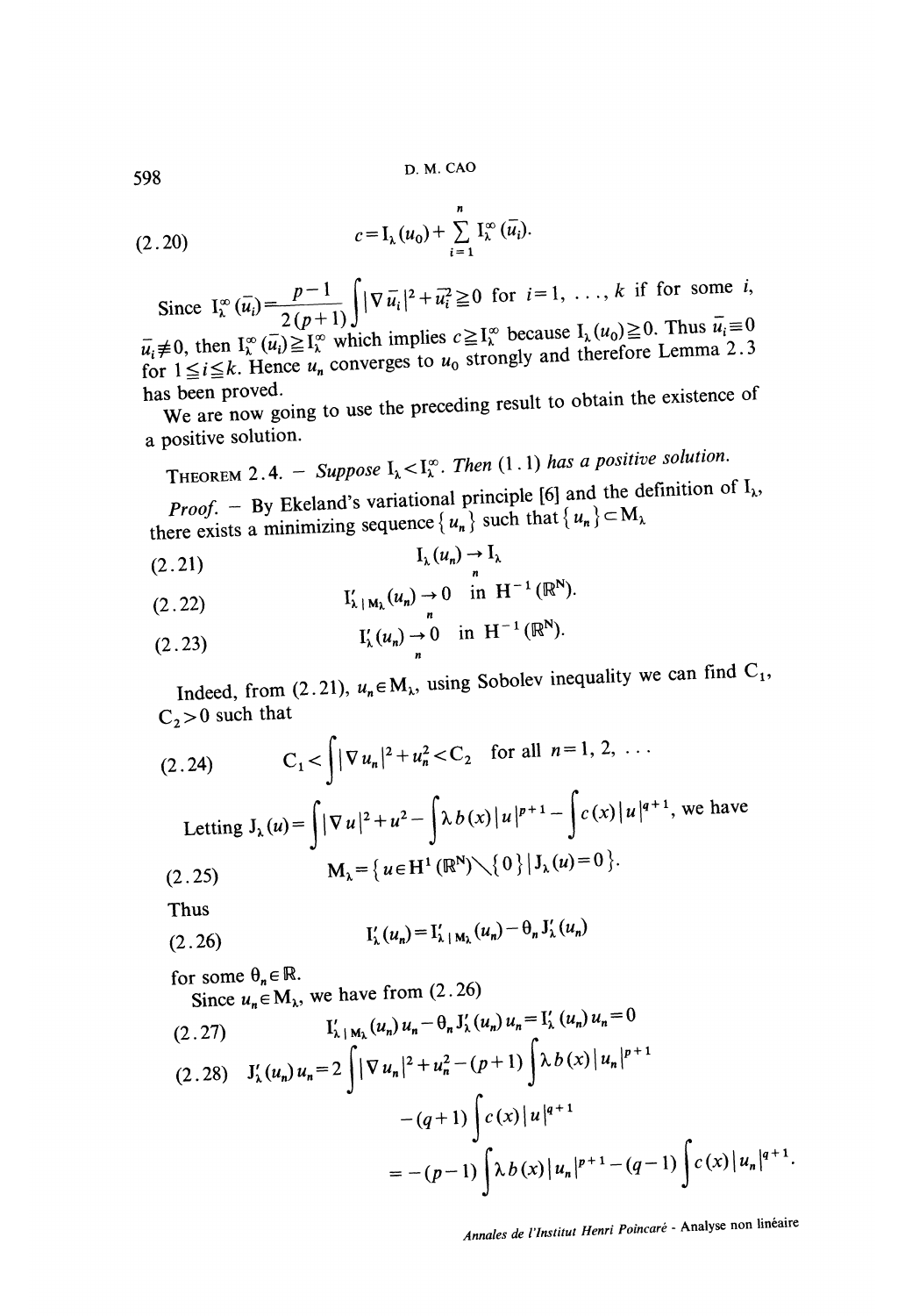Thus from (2.24), (2.28) and  $u_n \in M_1$  we have

 $(2.29)$  $-C_3 < J'_1(u_a)u_a < -C_4$ 

for some constants  $C_3$ ,  $C_4 > 0$  independent of *n*.

From  $I'_{\lambda | M_{\lambda}}(u_n) \to 0$ , we obtain by (2.27) and (2.29) that  $\theta_n \to 0$  which n n combined with (2.26) deduces  $I'_{\lambda}(u_n) \to \text{in } H^{-1}(\mathbb{R}^N)$ . Thus (2.23) holds.

n Following Lemma 2. 3, we can assume (by choosing subsequence if necessary)

$$
u_n \to u_0
$$
 strongly in  $H^1(\mathbb{R}^N)$ .

By Sobolev inequality, we have  $I_{\lambda} > 0$ . Thus  $u_0$  is a nontrivial solution of (1.1). Letting  $u_0 = u_0^+ + u_0^-$ , where  $u_0^+ = \max\{u_0, 0\}$ ,  $u_0^- = u_0 - u_0^+$ , we have  $I_{\lambda}(u_0) = I_{\lambda}(u_0^+) + I_{\lambda}(u_0^-)$ . Since  $I'_{\lambda}(u_0^+) u_0^+ = 0$ , *i.e.*,  $u_0^+ \in M_{\lambda}$  if  $u_0^+ \neq 0$  we have  $I_{\lambda}(u_0^+) \geq I_{\lambda}(u_0^+)$ . Therefore  $u_0^+ = 0$  as  $u_0^- = 0$ . Without less of have  $I_{\lambda}(u_0^{\perp}) \ge I_{\lambda}$  if  $u_0^{\perp} \ne 0$ . Therefore  $u_0^{\perp} \equiv 0$  or  $u_0^{\perp} \equiv 0$ . Without loss of generality, assume  $u_0 = 0$ . Thus  $u_0 \ge 0$  in  $\mathbb{R}^N$ . It follows from standard regularity method and maximum principle that  $u_0 \in C^2(\mathbb{R}^N)$ ,  $u_0 > 0$  in  $\mathbb{R}^N$ . Thus, we conclude the proof of Theorem 2.4.

COROLLARY 2.5. - Suppose (1.2) holds,  $c(x)$  satisfies

(2.30) 
$$
\begin{cases} c(x) \in C(\mathbb{R}^{N}), & c(x) \geq 0 \text{ in } \mathbb{R}^{N}, \\ c(x) \longrightarrow 0, & c(x) \neq 0 \text{ in } \mathbb{R}^{N}. \end{cases}
$$

Then  $(1.1)$  has a positive solution provided

(2.31) 
$$
\lambda \in \left(0, \left[\frac{p-1}{2(p+1)I^*}\right]^{(p-1)/2} S^{(p+1)/2} b_{\infty}^{-1}\right).
$$

*Proof.*  $-$  From  $(2.31)$  we have

$$
(2.32) \tI^* < \frac{p-1}{2(p+1)} S^{(p+1)/(p-1)} (\lambda b_{\infty})^{-(2/(p-1))} = I_{\lambda}^{\infty}
$$

which combined with Proposition 2.1 implies

$$
(2.33) \t\t\t I_{\lambda}
$$

Thus, by Theorem 2.4 we know  $(1.1)$  has a positive solution. We end this section by a few remarks.

*Remark* 2.6. - The fact that if  $I_{\lambda} < I_{\lambda}^{\infty}$  then  $I_{\lambda}$  has a minimum has been proved in P. L. Lions ([9], [10]). We reprove this fact for the sake of completeness.

*Remark* 2.7. - Consider the following equation

(2.35) 
$$
-\Delta u + u = Q(x) |u|^{p-1} u \text{ in } \mathbb{R}^N
$$

where  $Q(x) \in C(\mathbb{R}^N)$ ,  $Q(x) \ge 0$  in  $\mathbb{R}^N$ ,  $Q(x) \rightarrow \overline{Q} > 0$  as  $|x| \rightarrow \infty$ .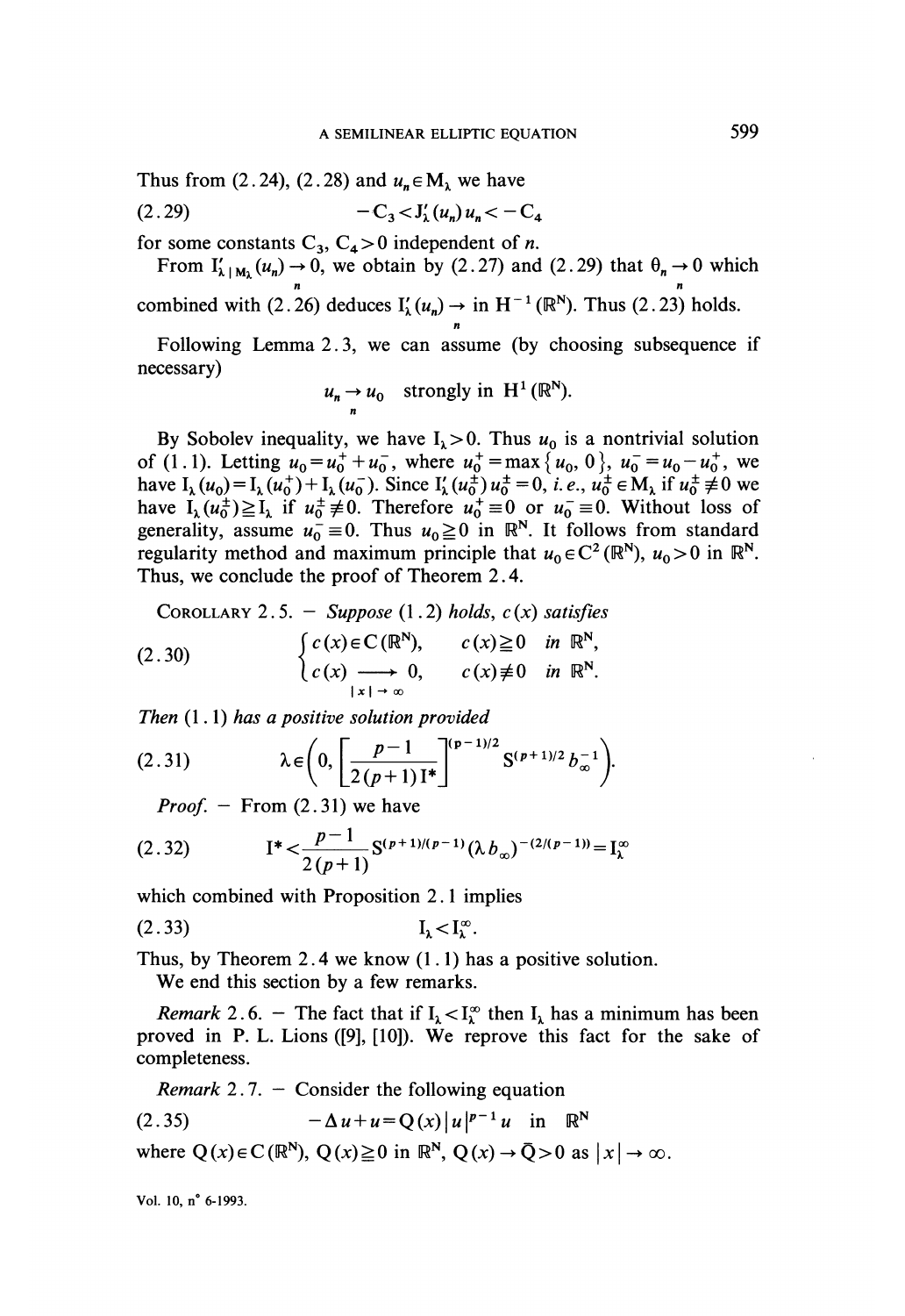(2.35) can be obtained by taking  $\lambda = 1$ ,  $Q(x) \equiv b(x)$ ,  $c(x) \equiv 0$  in (1.1). From Theorem 2.4 we can deduce the corresponding results concerning the existence of positive solution of (2.35) in section 3 of W. Y. Ding and W. M. Ni [5] [for the case  $O(x) \rightarrow \overline{O}$  as  $|x| \rightarrow \infty$ ]. Corollary 2.5 gives a type of precise condition under which  $I_1 < I_1^{\infty}$ .

Suppose  $O(x) = \lambda b(x) + c(x)$ , where  $b(x)$  satisfies (1.2) and

$$
(2.36) \qquad (b_{\infty} - b(x)) \log(1+|x|) \to +\infty \quad \text{as } |x| \to \infty
$$

 $c(x)$  satisfies (2.30) with supp  $c(x)$  bounded.

Corollary 2.5 ensures the existence of positive solution if  $\lambda$  is properly small. It should be pointed out that in this case  $Q(x)$  does not satisfy the condition proposed by A. Bahri and P. L. Lions in [2].

### 3. EXISTENCE. OF MULTIPLE SOLUTIONS

First of all, let us state a variant of the dual variational principle of A. Ambrosetti and P. Rabinowitz [1] dealing with unbounded even functionals.

Let E be a Banach space, B, be the ball in E centered at 0 with radius  $r$ ,  $\partial$ B<sub>r</sub> be the boundary of B<sub>r</sub>. A  $\subset$  E is called symmetric if  $u \in A$  implies  $-u \in A$ . Let

(3.1) 
$$
\Sigma = \{ A | A \subset E \setminus \{ 0 \}, A \text{ is closed and symmetric } \}
$$

For  $A \subset \Sigma$ ,  $v(A)$  denotes the genus of A. We set for  $f \in C^1(E, \mathbb{R})$ 

 $E_{+} = \{ u \in E \mid f(u) \ge 0 \}$  $(3.2)$ 

(3.3) H =  $\{h \mid h \in C(E, E), h \text{ is odd homeomorphism } h(B_1) \subset E_+\}$ 

(3.4)  $\Gamma_n = \{ A \subset \Sigma | A \text{ is compact}, v (A \cap h (\partial B_1)) \geq n \text{ for any } h \in H \}$ 

Replacing (PS) by (PS), condition, we have the following lemma proved exactly as in  $[1]$ .

LEMMA 3.1. - Suppose  $f \in C^1(E, \mathbb{R})$  satisfies (C1)  $f(0)=0$  and there exist  $\rho$ ,  $\alpha>0$  such that  $f(u) > 0$  for any  $u \in B_0 \setminus \{0\}, f(u) \ge \alpha$  for all  $u \in \partial B_0$ ; (C2) for any finite dimensional subspace  $E<sup>n</sup> \subset E$ ,  $E<sup>n</sup> \cap E<sub>+</sub>$  is bounded; (C3)  $f(u)=f(-u)$ . Set

(3.5) 
$$
b_n = \inf_{A \in \Gamma_n} \sup \{ f(u) | u \in A \}, \qquad n = 1, 2, ...
$$

Then

(i).  $\Gamma_n \neq 0$  for  $n = 1, 2, \ldots, b_n \geq \alpha;$ 

(ii)  $b_n$  is a critical level if f satisfies (PS)<sub>c</sub> condition for  $c = b_n$ .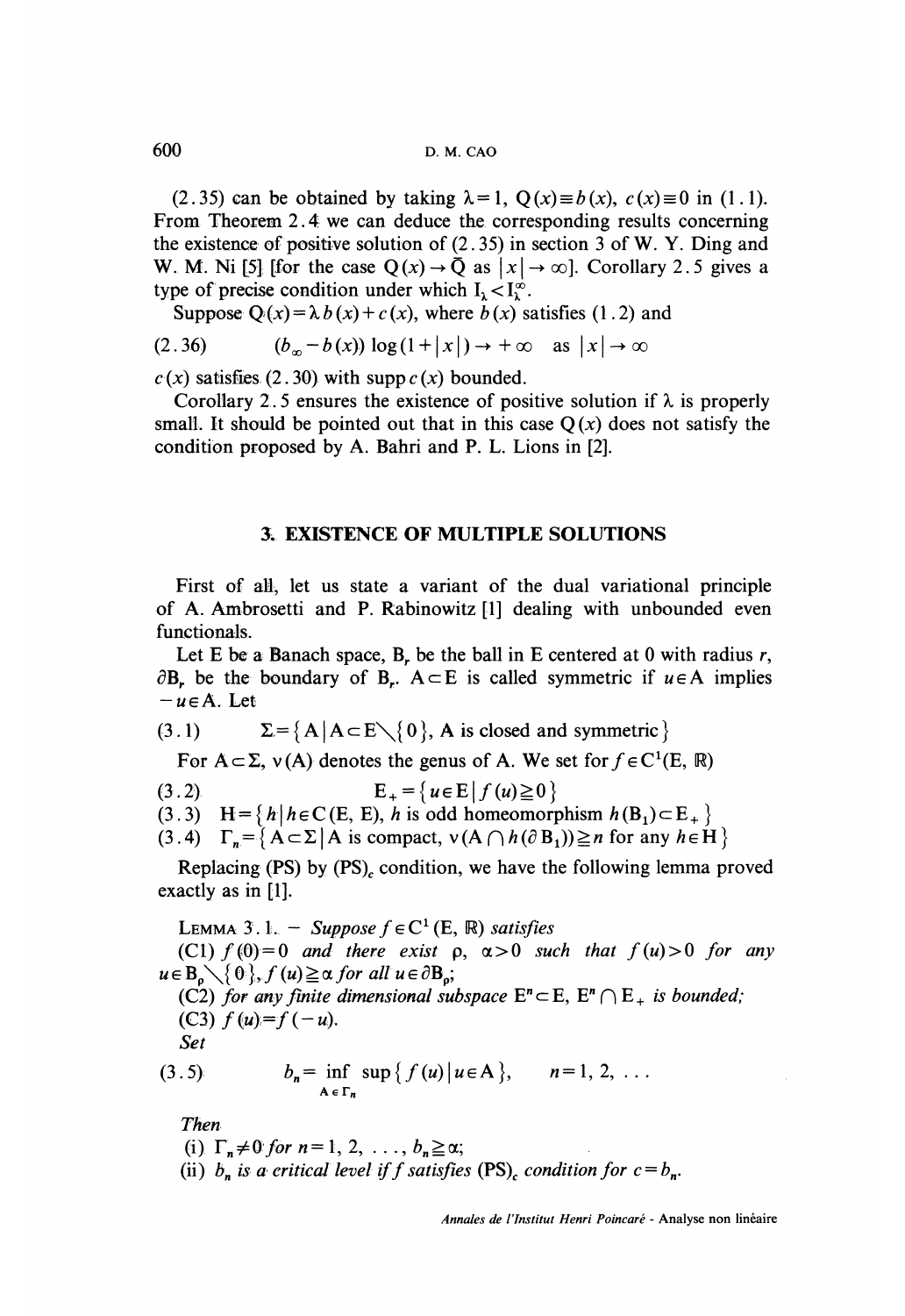Furthermore, if 
$$
b = b_n = ... = b_{n+m}
$$
, then  $v(K_b) \ge m+1$ , where  
 $K_b = \{u \in E | f(u) = b, f'(u) = 0\}.$ 

In what follows, we always take  $E = H^1(\mathbb{R}^N)$  and use the same notations  $\Sigma$ , B<sub>r</sub>,  $\partial$ B<sub>r</sub> and v(A). Let

(3.6) 
$$
E_{\lambda} = \{u \in H^1(\mathbb{R}^N) | I_{\lambda}(u) \geq 0 \}
$$

(3.7) 
$$
E_* = \{u \in H^1(\mathbb{R}^N) | I^*(u) \ge 0 \}
$$

(3.8) 
$$
H_{\lambda} = \{ h \in C(H^1(\mathbb{R}^N), H^1(\mathbb{R}^N)), h \text{ is odd homeomorphism,}
$$

(3.9)  $H_* = {heC(H^1(\mathbb{R}^N), H^1(\mathbb{R}^N))}, h \text{ is odd homeophormism},$ <br> $h(B_1) \subset E_*$ 

Obviously  $E_{\lambda} \subset E_{\star}$ ,  $H_{\lambda} \subset H_{\star}$ .

PROPOSITION 3.2. - If 
$$
b(x)
$$
 satisfies (1.2),  $c(x)$  satisfies  
\n
$$
\begin{cases}\nc(x) \in C(\mathbb{R}^N), & c(x) \ge 0 \text{ in } \mathbb{R}^N, \\
meas \{x \in \mathbb{R}^N | c(x) = 0 \} = 0, \\
c(x) \to 0 \text{ as } |x| \to \infty\n\end{cases}
$$
\n(3.10)

Then  $I_{\lambda}(u)$  and  $I^*(u)$  satisfy (C1), (C2) and (C3) in the previous lemma.

*Proof.* - The verification of (C1) and (C3) is trivial. We only show that (C2) holds for  $I_{\lambda}(u)$  [resp. I<sup>\*</sup>(u)]. We argue by way of contradiction. Suppose there exists a m dimensional subspace  $E^m \subset H^1(\mathbb{R}^N)$ , a sequence  $\{u_n\} \subset \mathbb{E}^m \cap \mathbb{E}_{\lambda}$  (resp.  $\{u_n\} \subset \mathbb{E}_{*} \cap \mathbb{E}^m$ ) such that  $||u_n|| \to +\infty$ . Let

 $e_1, e_2, \ldots, e_m$  be the basis of  $E_m$ . Then

$$
(3.13) \t u_n = t_1^n e_1 + \ldots + t_m^n e_m
$$

for some  $t_n = (t_1^n, \ldots, t_m^n) \in \mathbb{R}^m$ .

Set 
$$
|t_n| = \max_{1 \le i \le m} |t_i^n|
$$
, we have  $|t_n| \to +\infty$ .

$$
(3.15) \qquad \qquad \int b(x) |u_n|^{p+1} \geq 0
$$

$$
(3.16) \qquad \int c(x) |u_n|^{q+1} \ge C_5 |t_n|^{q+1} \qquad \text{for} \quad n \text{ large enough}
$$

where  $C_5 > 0$  is some constant.

(3.14), (3.15) and (3.16) deduce  $I_1(u_n) < 0$  for *n* larger enough [resp.  $I^*(u_n)$  < 0 for *n* large enough], which contradicts  $u_n \in E_\lambda$  (resp.  $u_n \in E_*$ ).

n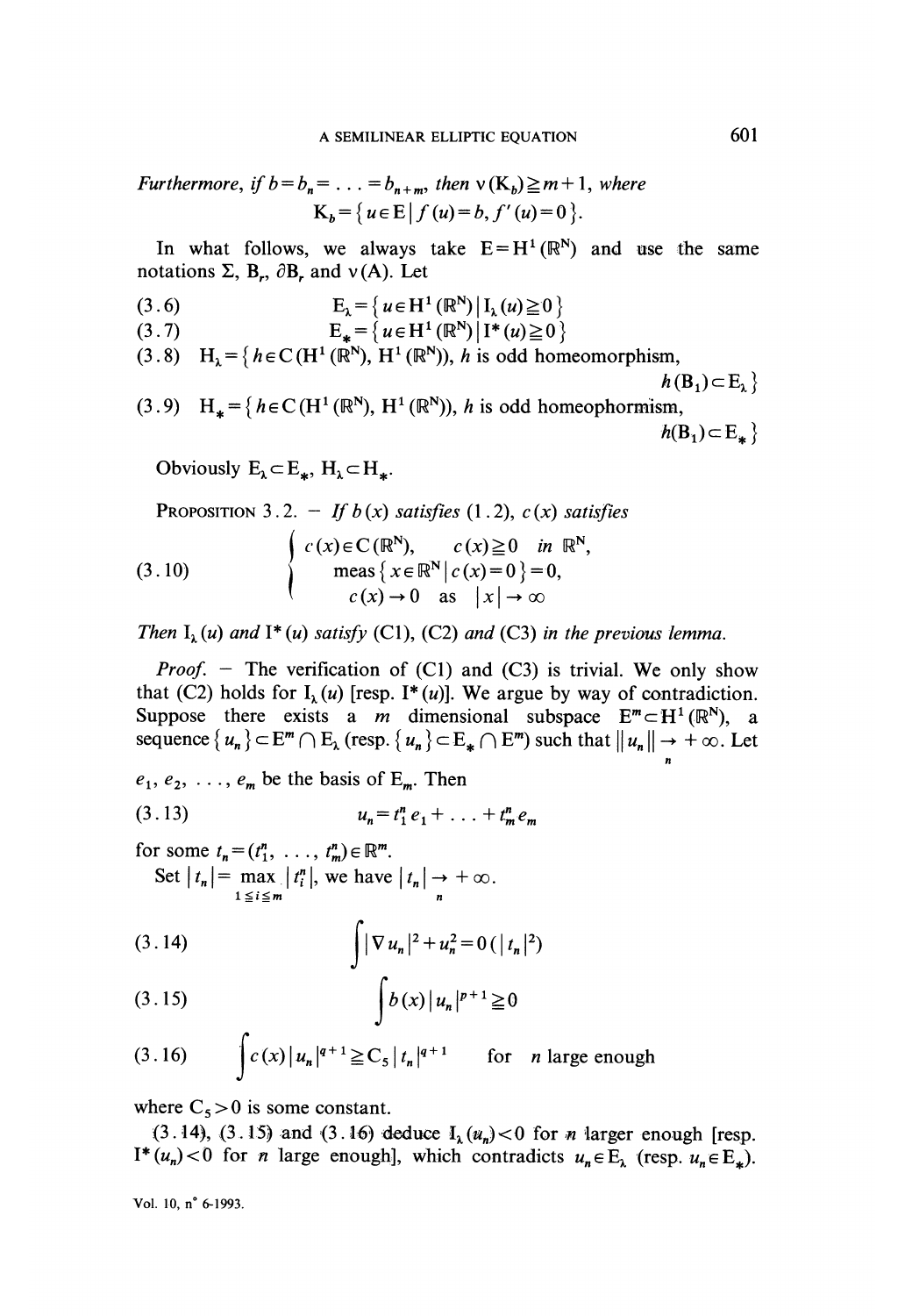Define

(3.17)  $\Gamma_{\lambda}^{n} = \{ A \subset \Sigma | A \text{ is compact and } v(A \cap h(\partial B_1)) \geq n \}$ for any  $h \in H_{\lambda}$ ,  $n = 1, 2, ...,$ (3.18)  $\Gamma_*^n = \{ A \subset \Sigma | A \text{ is compact and } v(A \cap h(\partial B_1)) \ge n \}$ for any  $h \in H_*$ ,  $n = 1, 2, ...,$  $c_{\lambda}^{n} = \inf \max \{ I_{\lambda}(u) | u \in A \}, \quad n = 1, 2, ...,$  $(3.19)$  $c_*^n = \inf_{A \in \Gamma^n_*} \max \{ I_*(u) | u \in A \}, \qquad n = 1, 2, ...,$  $(3.20)$ 

By the definitions we have

$$
\Gamma_{\lambda}^{n} \supset \Gamma_{*}^{n} \quad \text{for} \quad n=1, 2, ...
$$

Suppose  $(3.10)$  holds then by Proposition 3.2 and Lemma 3.1,  $\Gamma^n_* \neq \emptyset$  for each  $n = 1, 2, \ldots$ , and consequently  $c^n_* < +\infty$ .

Let

$$
\lambda_k = \left[ \frac{p-1}{2(p+1) c_{\ast}^k} \right]^{(p-1)/2} S^{(p+1)/2} b_{\infty}^{-1}, \qquad k = 1, 2, \ldots
$$

We have

THEOREM 3.3.  $-$  Suppose (1.2) and (3.10) hold. Then for each  $n=1, 2, ..., (1.1)$  has n pair of solutions  $\{-u_i u_i\}$ ,  $i=1, ..., n$  if  $\lambda \in (0, \lambda_n)$ .

*Proof.* - By the definition of  $c_{\lambda}^{n}$ ,  $c_{\ast}^{n}$ ,  $n = 1, 2, \ldots$  we have

$$
c_{\lambda}^{n} = \inf_{A \in \Gamma_{\lambda}^{n}} \max \{ I_{\lambda}(u) | u \in A \}
$$
  
\n
$$
\leq \inf_{A \in \Gamma_{\lambda}^{n}} \max \{ I_{\lambda}(u) | u \in A \}
$$
  
\n
$$
\leq \inf_{A \in \Gamma_{\lambda}^{n}} \max \{ I^{*}(u) | u \in A \}
$$
  
\n
$$
= c_{*}^{n}.
$$

Thus

(3.23) 
$$
c^n_{\lambda} \leq c^n_{\ast}
$$
 for  $n=1, 2, ...$ 

Next we claim that for each  $c_{\lambda}^{k}$ ,  $k = 1, \ldots, n$ ,  $I_{\lambda}(u)$  satisfies (PS)<sub>c</sub> condition.

Indeed,  $\lambda < \lambda_n$  implies

$$
\lambda < \left[ \frac{p-1}{2(p+1)c_{\ast}^n} \right]^{(p-1)/2} {\bf S}^{(p+1)/2} \, b_{\infty}^{-1}.
$$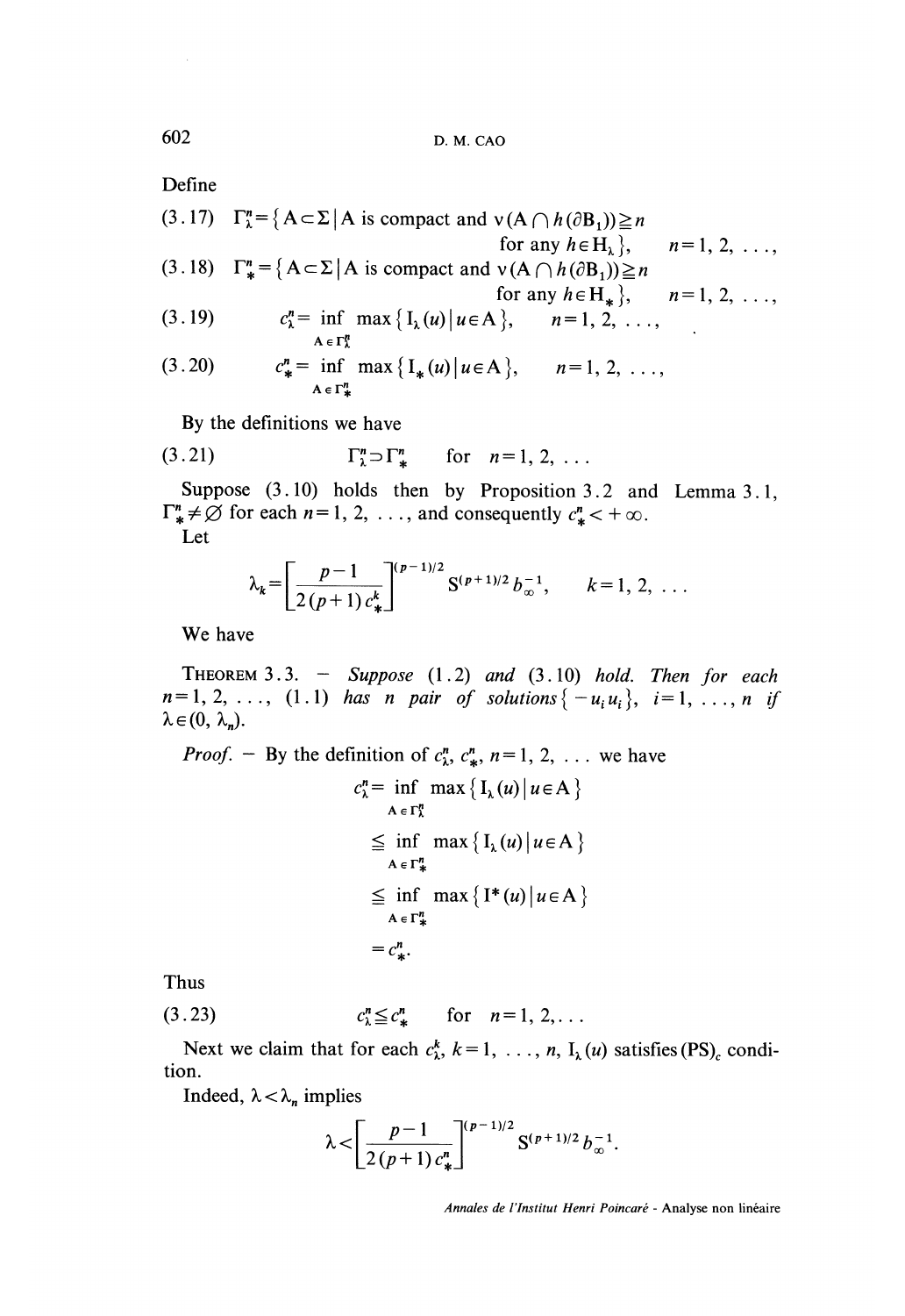Thus

$$
c_*^n < \frac{p-1}{2(p+1)} S^{(p+1)/(p-1)} (\lambda b_\infty)^{-(2/(p-1))} = I_\lambda^\infty
$$

which combining with  $(3.23)$  deduces

 $(3.24)$  $c_1^n$   $\lt$   $\mathrm{I}_1^\infty$ .

On the other hand, obviously we have

$$
(3.25) \t\t\t c_{\lambda}^1 \leq \ldots \leq c_{\lambda}^n
$$

Thus, by Lemma 2.3,  $I_1(u)$  satisfies (PS)<sub>c</sub> condition for  $c_1^k$ ,  $k = 1, 2, \ldots, n$ . Following Lemma 3.1,  $I_1(u)$  has at least *n* different critical points  $u_i \in H^1(\mathbb{R}^N)$   $(1 \le i \le n)$  such that  $I_i(u_i) = c_i^i (1 \le i \le n)$ . Since  $I_i(u)$  is a even functional  $-u_i$  is critical point either  $(1 \le i \le n)$ ,  $\{-u_i, u_i\}$  are the solutions we are looking for. Hence we have proved Theorem 3.3.

### ACKNOWLEDGEMENTS

This work was completed while the author was visiting CEREMADE, University of Paris-Daupine. He would like to express his gratitude to P. L. Lions for helpful suggestions and comments. He would like also to thank K. C. Wang Fund for financial support of his work.

### REFERENCES

- [1] A. AMBROSETTI and P. RABINOWITZ, Dual Variational Methods in Critical Point Theory and Applications, J. Funct. Anal., Vol. 14, 1973, pp. 327-381.
- [2] A. BAHRI and P. L. LIONS, On the Existence of a Positive Solution of Semilinear Elliptic Equations in Unbounded Domains, preprint.
- [3] V. BENCI and G. CERAMI, Positive Solutions of Semilinear Elliptic Problems in Exterior Domains, Arch. Rat. Mech. Anal., Vol. 99, 1987. pp. 283-300.
- [4] H. BERESTYCKI and P. L. LIONS, Nonlinear Scalar Field Equations, I and II, Arch. Rat. Mech. Anal., Vol. 82, 1983, pp. 313-376.
- [5] W. Y. DING and W. M. NI, On the Existence of Positive Entire Solutions of a Semilinear Elliptic Equation, Arch. Rat. Mech. Anal., Vol. 91, 1986, pp. 288-308.
- [6] I. EKELAND, Nonconvex Minimization Problems, Bull. Amer. Math. Soc., Vol. 1, 1979, pp. 443-474.
- [7] B. GIDAS, W. M. NI and L. NIRENBERG, Symmetry of Positive Solutions of Nonlinear Elliptic Equations in R<sup>n</sup>, Advances in Math., Supplementary Studies, Vol. 7, 1981, pp. 369-402.
- [8] Y. Y. Li, On Second Order Nonlinear Elliptic Equations, *Dissertation*, New York Univ., 1988.
- [9] P. L. LIONS, The Concentration-Compactness Principle in the Calculus of Variations. The Locally Compact Case, I and II, Vol. 1, 1984, pp. 109-145 and 223-283.